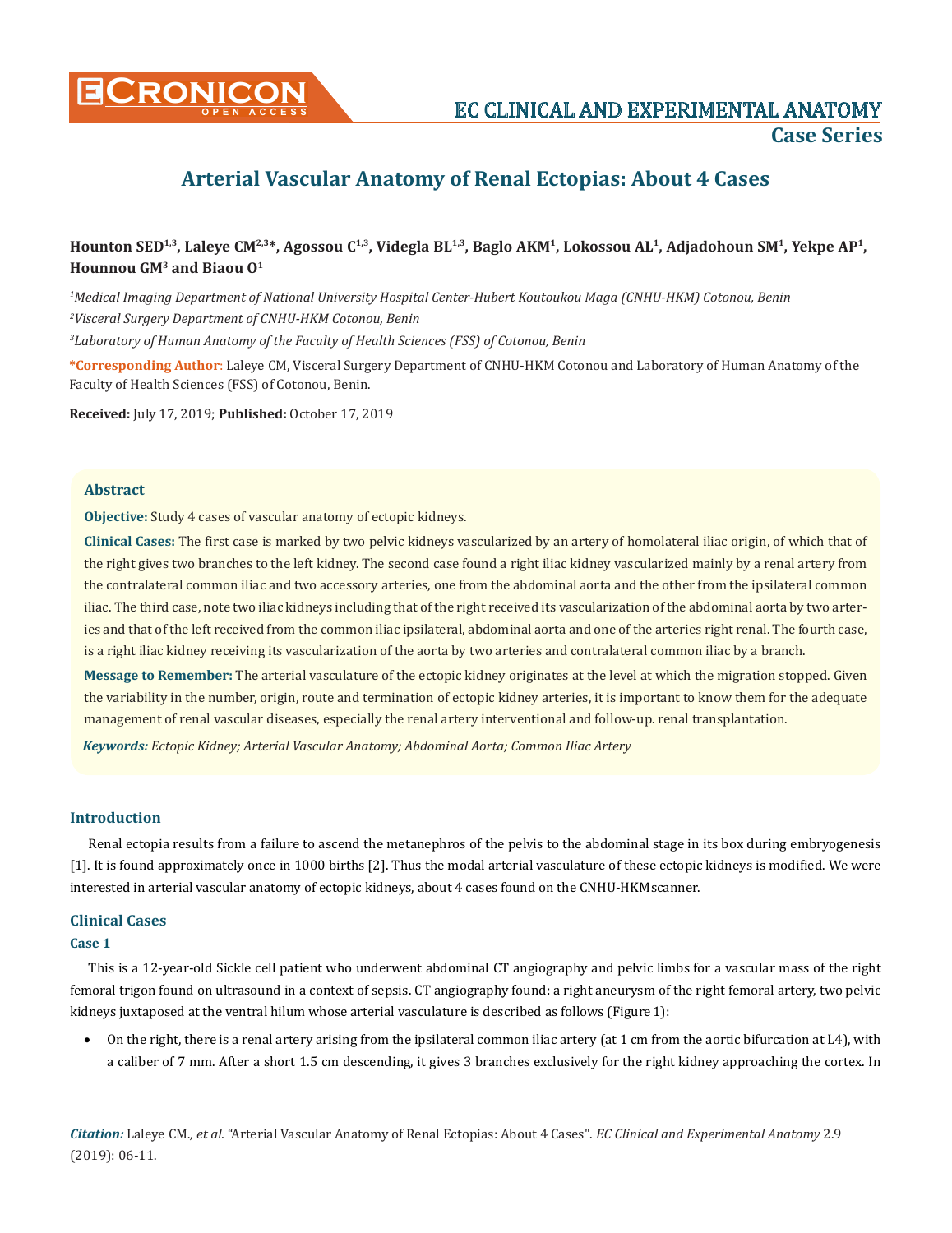addition, it also gives an accessory branch to the left kidney approaching it by its hilum and a common trunk which is divided for the two kidneys approaching them by the hilum.

On the left, there is a renal artery arising from the ipsilateral common iliac artery (at 4 mm from the aortic bifurcation at L4), with a caliber of 2 mm, after a path of 1 mm, gives a polar collateral superior then laterally bypasses the kidney to join the renal hile oriented strictly forward.



*Figure 1A and 1B: Frontal reconstruction with maximum intensity project (MIP): AA: Abdominal Aorta; LCIA: Left Common Iliac Artery, LK: Left Kidney, LRA: Left Renal Artery, RRA: Right Renal Artery, RCIA: Right Common Iliac Artery, RK: Right Kidney, ABLRA: Arterial Branches from the Right Renal Artery to the Left.*

#### **Case 2**

This is a 74-year-old male patient in whom an injected abdominopelvic CT scan was performed for the exploration of a right iliac ectopic right to medial hile accidentally discovered on ultrasound.

The right iliac ectopic kidney receives a main renal artery and two accessories (upper and lower). The main one (Figure 2A) is born from the contralateral common iliac artery 9 mm from the aortic bifurcation with a caliber of 7 mm at the origin and then joins the renal hile after a short course in italic S of 4 cm to give two branches. middle and lower terminals. The lower accessory (Figure 2B) from the right common iliac with a caliber of 2 mm and a descending path, approaches the upper half of the kidney back by its cortex. The superior accessory or superior polar (Figure 2C), is born from the ventral side of the abdominal aorta 1.5 cm from the aortic bifurcation, with a caliber of 3 mm. After a winding path approaches the kidney through its cortex to the upper pole.

#### **Case 3**

24-year-old patient, received on ultrasound for abdominal pain, in whom two iliac kidneys were found in hile oriented forward. An angioscanner was performed offline for the study of arterial vascularization of the kidneys. The right kidney receives three arteries of which two of the same caliber almost (5 mm for the upper and 6 mm for the lower) from the abdominal aorta and a lower polar (Figure 3B) of 2 mm caliber from the artery ipsilateral common iliac at 5cm from the aortic bifurcation (Figure 3A). The superior renal artery, 2 cm long, is born 2 cm from the aortic bifurcation of the lateral flank of the aorta and is carried almost horizontally towards the kidney. The inferior renal artery, 4 cm long, is 8 mm from the aortic bifurcation and has a pre-aortic descending path and then bends towards the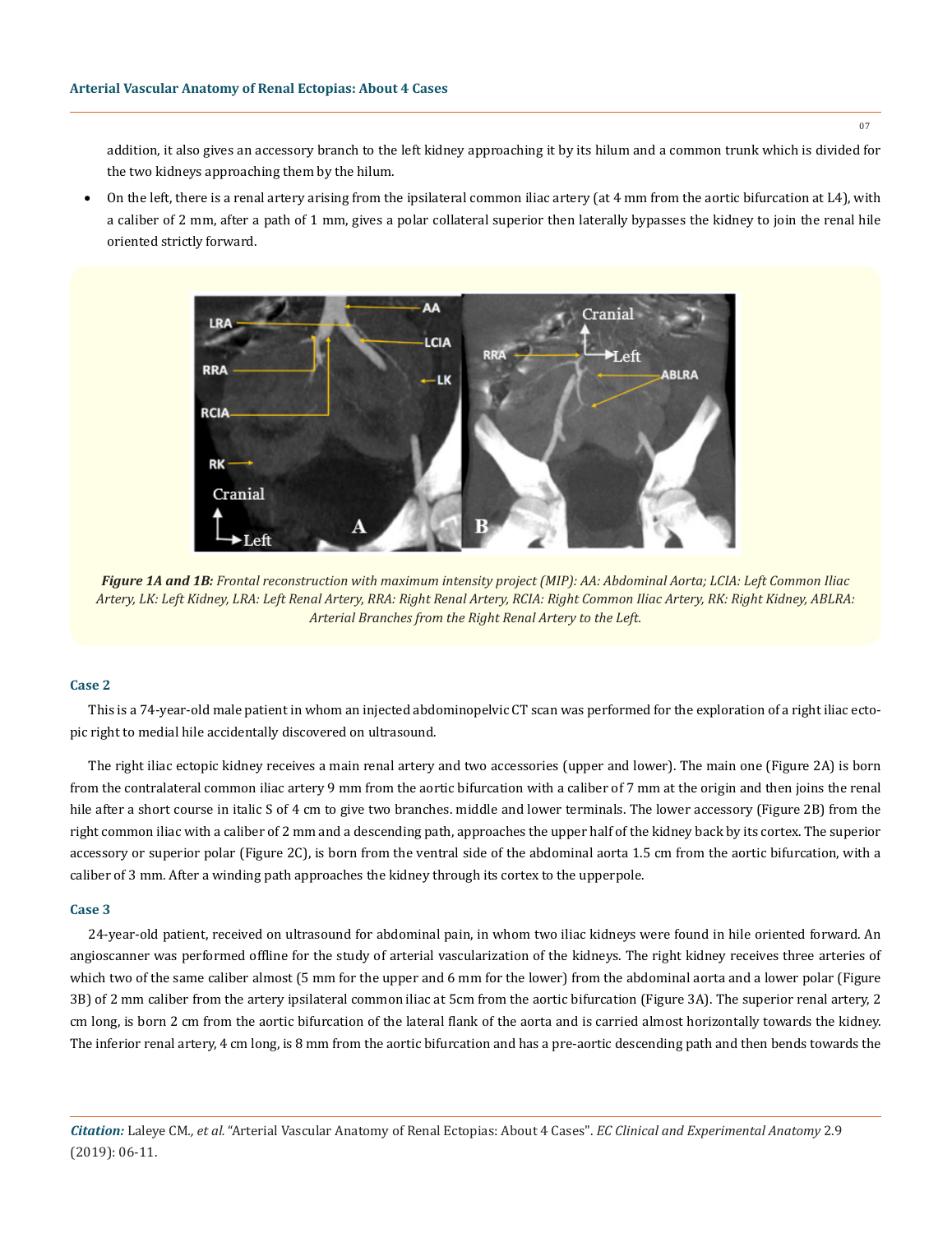

*Figure 2: A- Frontal reconstruction with MIP (maximum intensity project), B- Sagittal reconstruction with min Ip (minimum intensity project), C- oblique frontal reconstruction with min Ip (minimum intensity project) D- 3D reconstruction in volume rendering showing the two kidneys.*

*AA: Abdominal Aorta, UARA: Upper Accessory Renal Artery, UPRK: Upper Pole of the Right Kidney, B: Bladder, LCIA: Left Common Iliac Artery, MKA: Main Kidney Artery, RH: Renal Hil, RCIA: Right Common Iliac Artery, LARA: Lower Accessory Renal Artery; RK: Right Kidney, LK: Left Kidney,*

kidney. It gives a branch to the contralateral kidney (Figure 3E). These different arteries approach the kidney through its cortex. The left kidney (Figure 3C-3E) is irrigated by three arteries: one from the ipsilateral common iliac just after birth, 3 cm long with a caliber of 4 mm is worn down and out and then approaches the kidney by the cortex at the upper pole. Another, arising from the ventral side of the abdominal aorta 1 cm from the bifurcation, goes out along the left common iliac artery and ends in the kidney laterally through the cortex. The third artery is a branch of the right inferior renal artery that penetrates the kidney through the hile.

#### **Case 4**

This is a 15-year-old child, referred by urologists for the study of the vascularization of a right iliac kidney (Figure 4A) in hile oriented medially discovered on ultrasound. The right ectopic kidney is vascularized by three arteries, two of which are major (Figure 4B) and one accessory (Figure 4C). The upper main artery originates from the abdominal aorta 2 cm from the bifurcation, for a caliber of 4 mm and then goes down and out to approach the kidney by its upper pole. The inferior main artery, comes from the contralateral common iliac, with a caliber of 4 mm, to 2 cm of the aortic bifurcation it presents a descending way to penetrate the kidney by its hile. The accessory renal artery arises from the abdominal aorta 7 mm from the bifurcation for a caliber of 2 mm with a descending path enters the kidney by its hile.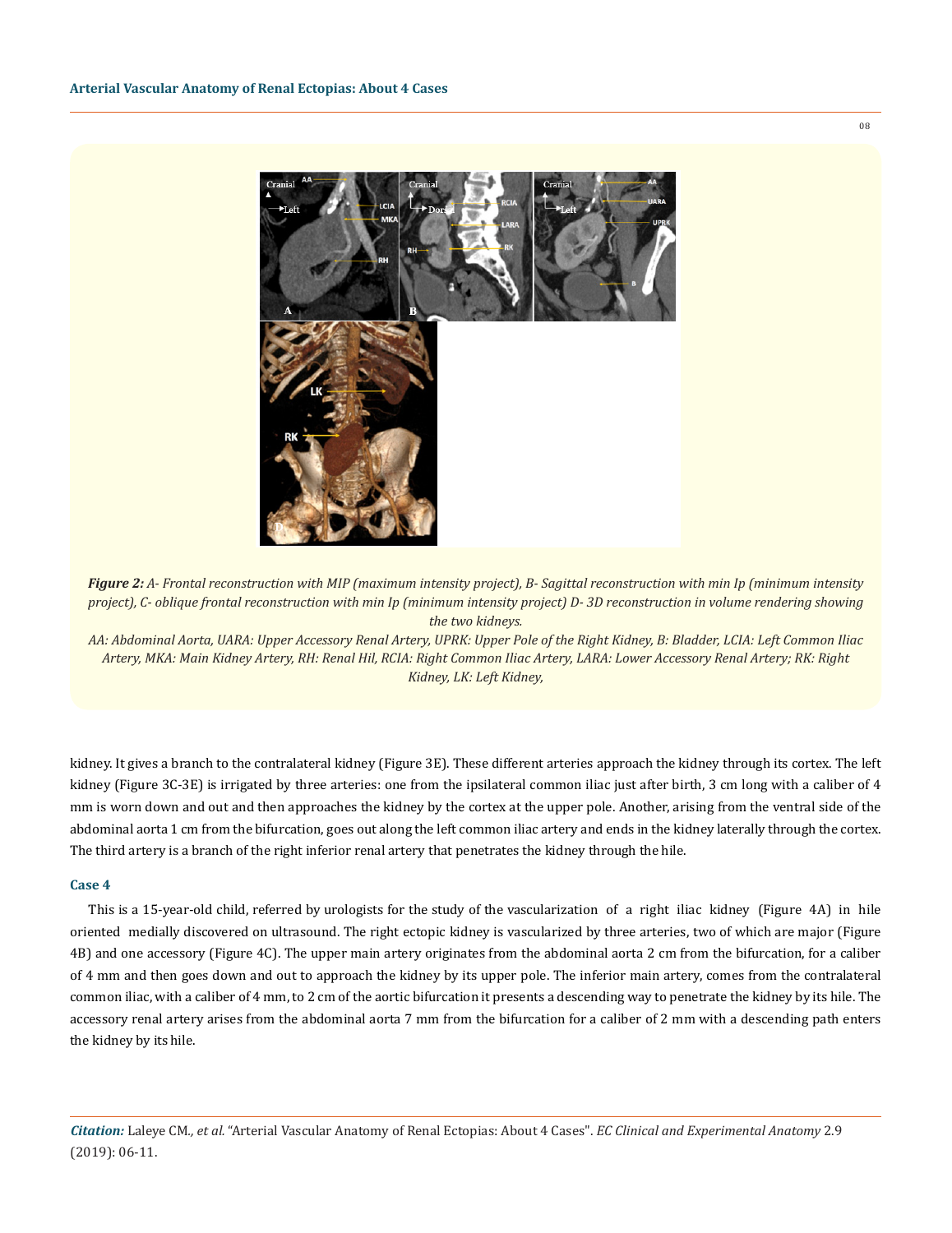

*Figure 3: A- 3D rendering in volume rendition; B, C, D, C: Oblique frontal reconstruction with min IP (minimum intensity project). RSRA: Right Superior Renal Artery, RIK: Right Iliac Kidney, LRRA: Lower Right Renal Artery, MLRA: Main Left Renal Artery, LIK: Left Iliac Kidney, LPA: Lower Polar Artery, CRIA: Common Right Iliac Artery, AA: Abdominal Aorta, CLIA: Common Left Iliac Artery, LRAIO: Left Renal Artery of Iliac Origin, LRAAO: Left Renal Artery of Aortic Origin, RK: Right Kidney, BRRA: Branch of the Right Renal Artery to the Left Kidney, LK: Left Kidney.*



*Figure 4: A: 3D rendering in volume rendering, B- oblique frontal reconstruction with min IP (minimum intensity project), C: Sagittal reconstruction with min IP (minimum intensity project). RK: Right Kidney, LK: Left Kidney, AA: Abdominal Aorta, RIK: Right Iliac Kidney, URMRA: Upper Right Main Renal Artery, CLIA: Common Left Iliac Artery, LRMRA: Lower Right Main Renal Artery.* 

*Citation:* Laleye CM*., et al.* "Arterial Vascular Anatomy of Renal Ectopias: About 4 Cases". *EC Clinical and Experimental Anatomy* 2.9 (2019): 06-11.

09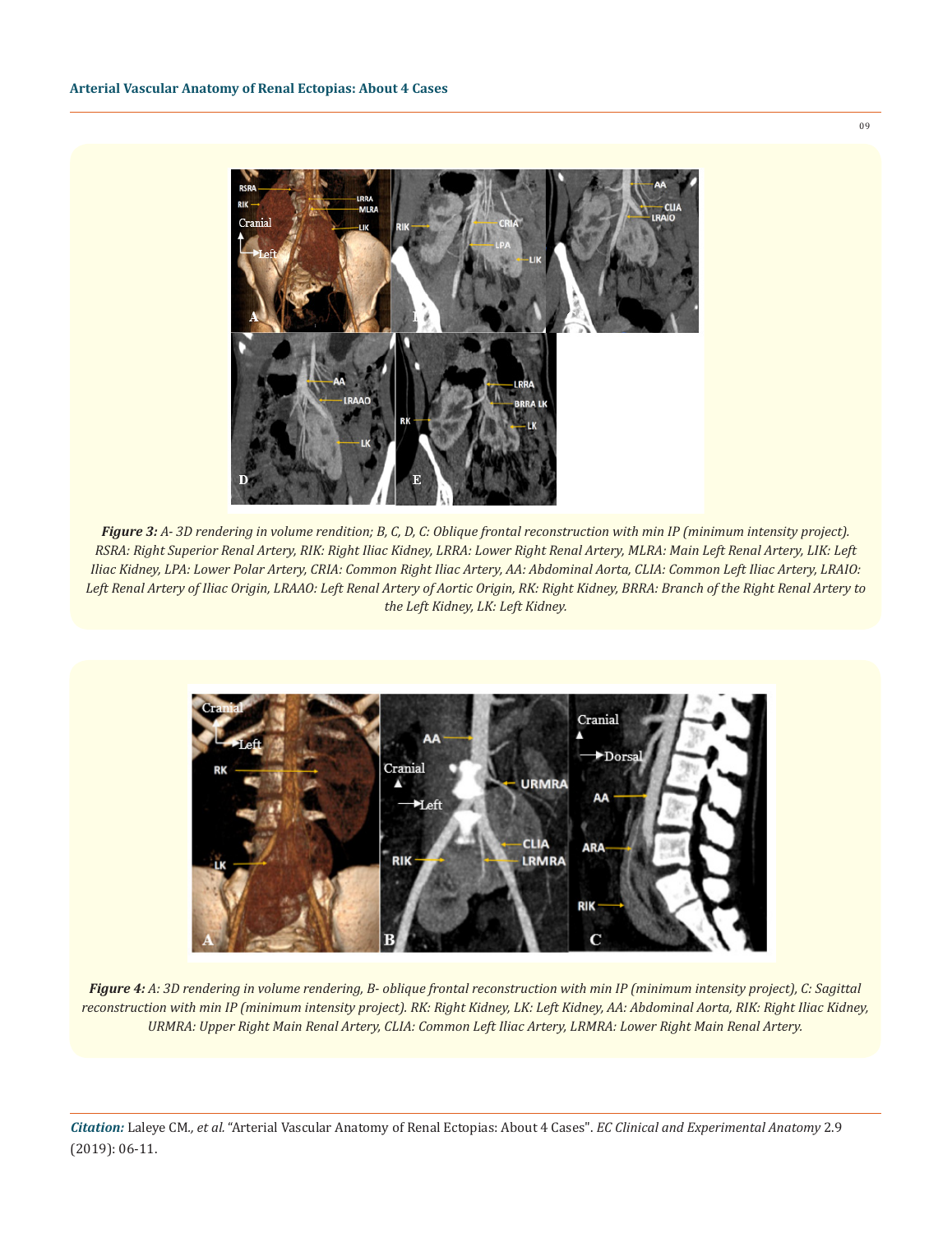#### **Discussion**

The migration of metanephros from the sacral region to L1 occurs from the  $6<sup>th</sup>$  to the 9<sup>th</sup> week of development. This migration corresponds in fact to a differential growth of the lumbar and sacral regions, resulting in an unfolding of the lower part of the body of the embryo.

During this "migration", the metanephros successively receives arteries of the aorta at higher and higher levels and involute as the renal ascension progresses, the definitive arteries lying in the lumbar region [3]. According to Felix, there are nine pairs of mesonephric arteries from the dorsal aorta, arranged in skull (1<sup>st</sup> and 2<sup>nd</sup> pair), middle (3<sup>rd</sup> and 4<sup>th</sup> pair) and caudal (6<sup>th</sup> to 9<sup>th</sup> pairs) in fetuses of 18 mm. The renal artery develops from a pair of middle group. The persistence of more than one artery in the middle group leads to the formation of an accessory renal artery [4].

Faced with the migration anomaly of the ectopic kidneys, their arterial vascularization could be understood as an absence of regression of the first arteries nourishing the metanephros during embryogenesis. This is the case in our clinical cases where the ectopic kidneys received multiple arteries of various origin, aortic or iliac common unilateral or contralateral. Several cases have been reported in the literature [5-8]. But this does not explain the cases where the same arterial trunk vascularizes both juxtaposed kidneys. The contiguous nature of the two kidneys would be a hypothesis.

Given the variability in the number, origin, path and termination of ectopic kidney arteries, it is important to know them for adequate management of renal vascular diseases, especially the renal arterial renal arteries including stenosis, renal trauma and kidney transplantation. Multiplex CT angiography plays a very important role in the anatomical study of the ectopic kidney vascularization.

In contexts of fortuitous discovery of renal ectopia, one must not forget the search for a history of renal transplantation so as not to confuse the transplanted kidney with an ectopic kidney.

#### **Conclusion**

Kidney ectopia is most often incidental discovery. The arterial vasculature of the ectopic kidney originates at the level at which the migration stopped. These arteries are multiple, of varied aortic or iliac origin and penetrate the kidney either by its hilum or through the renal cortex regardless of the main character or not of the artery.

#### **Bibliography**

- 1. Sadler TW and Langman J. "Appareil uro-génital in Embryologie médicale". Editions Pradel, 8e édition française (2007): 333.
- 2. [Asghar M and Wazir F. "Prevalence of Renal Ectopia by Diagnostic Imaging".](http://gjms.com.pk/files/GJMS%20Vol-6-2%20(2).pdf) *Gomal Journal of Medical Sciences* 6.2 (2008): 72-76.
- 3. Garcier J-M and Sakka L. "Traité d'imagerie vasculaire". Chapter 29: Radio anatomie des artères rénales. Elsevier Masson, Paris (2015): 328.
- 4. Felix W. "Mesonephricarteries (aa. mesonephricae)". In: Kiebel F, Mall FP, editors. Manual of humanembryology. Volume 2. Philadelphia: Lippincott (1912): 820-825.
- 5. Tuncay Hazırolan., *et al*[. "CT angiography of the renal arteries and veins: normal anatomy and variants".](https://www.ncbi.nlm.nih.gov/pubmed/20151356) *Diagnostic and Interventional Radiology* [17.1 \(2011\): 67-73.](https://www.ncbi.nlm.nih.gov/pubmed/20151356)
- 6. [Russa AD. "Preperitoneal pelvic kidney: Revisiting the significance of variant anatomy to the clinician of the future".](https://www.pulsus.com/scholarly-articles/preperitoneal-pelvic-kidney-revisiting-the-significance-of-variant-anatomy-to-the-clinician-of-the-future.html) *International [Journal of Anatomical Variations](https://www.pulsus.com/scholarly-articles/preperitoneal-pelvic-kidney-revisiting-the-significance-of-variant-anatomy-to-the-clinician-of-the-future.html)* 10.2 (2017): 21-23.